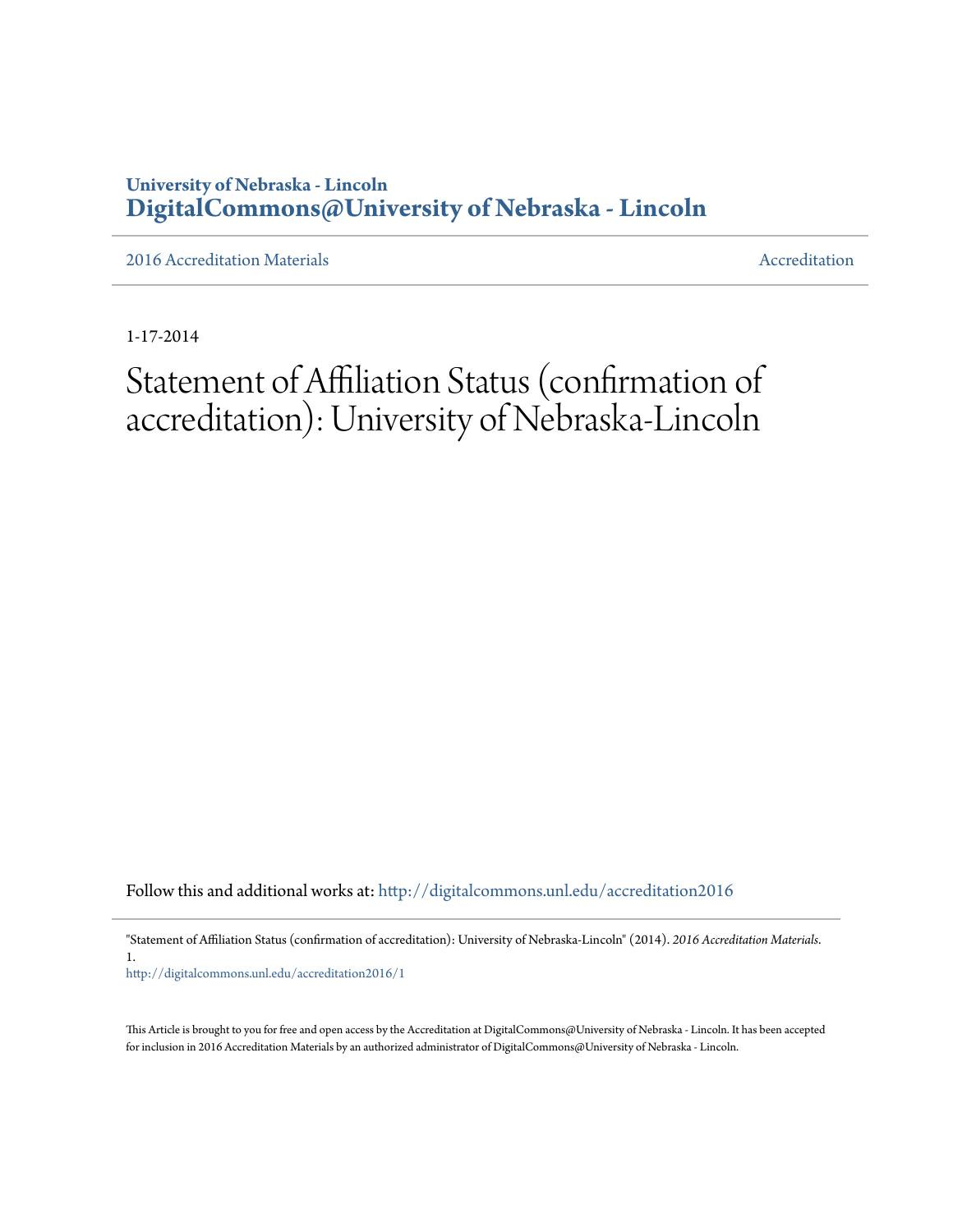

# **Currently or Previously Affiliated Institutions - 01/17/2014**

The directory of institutions provides information on institutions accredited by the Commission, those holding candidate for accreditation status, and those that previously held status, but have since closed, merged, or had their status withdrawn. It includes the Statement of Affiliation Status and Organizational Profile for each currently accredited and candidate institution, any Public Disclosure Notices that have been issued, and the most recent action letters from reaffirmations of accreditation occurring after June 2013.

*Information provided on the Statement of Affiliation Status reflects the most recent actions of the Commission. The Commission has a multi-level decision process. Any institutional changes that are currently under review are not made public until final action has been taken.*

*\*\*During the transition to the new Pathways model for reaffirmation of accreditation, some scheduled events are not displayed on this version of the Statement of Affiliation Status. Institutions can refer to the transition maps in the Open and Standard Pathways booklets for the timing of reviews. Institutions that have questions about other scheduled events should contact their HLC staff liaison.\*\**

# **University of Nebraska-Lincoln**

**201 Canfield Administration Bldg. 14th & R Street Lincoln, NE 68588-0419 (402) 472-2116 (Main Phone)**

**[http://www.unl.edu](http://www.unl.edu/)**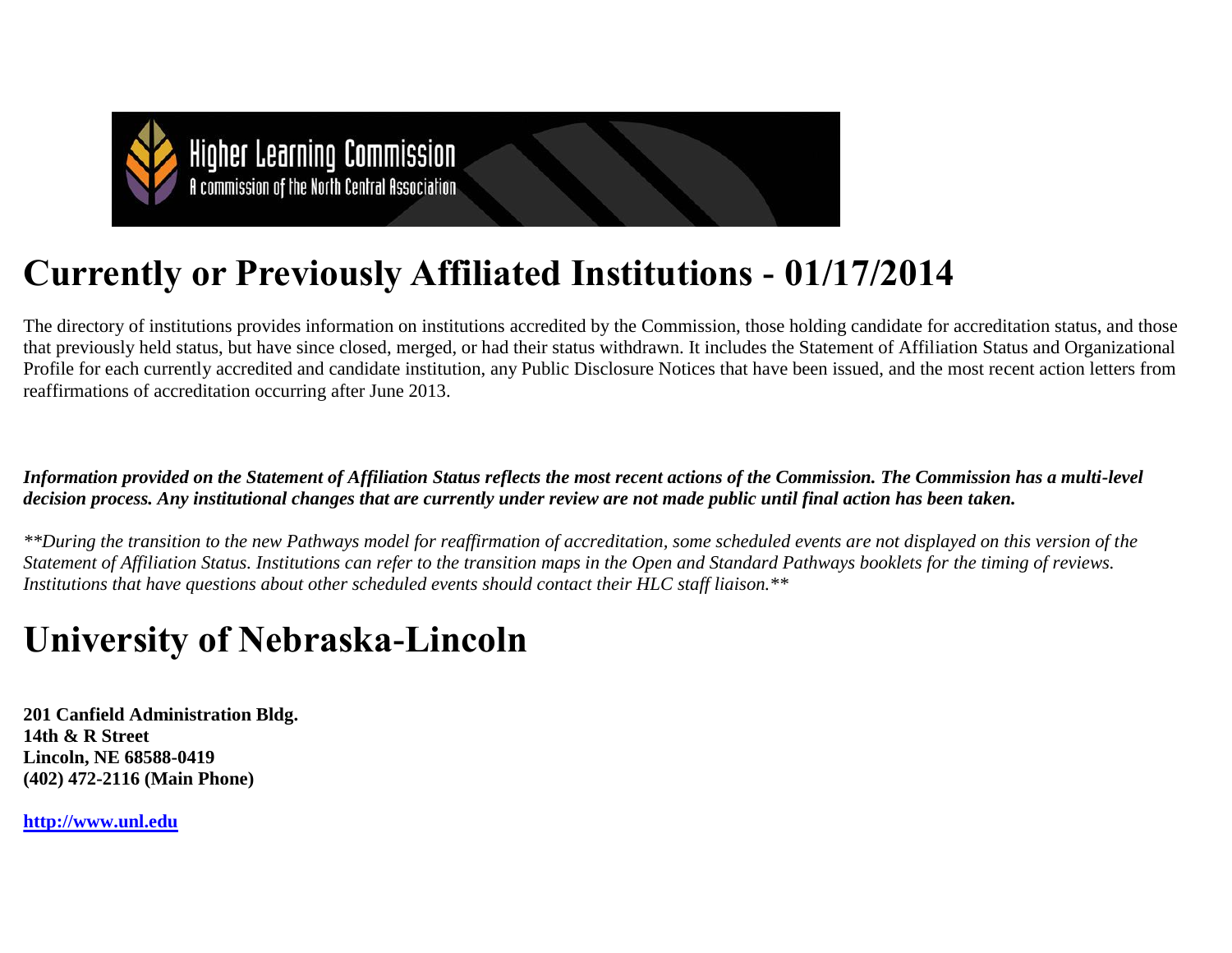## **Statement of Affiliation Status** *[Click here for definitions...](http://ncahlc.org/sas-definitions/Print.html)*

*Chief Executive Officer:* **Mr. Harvey S. Perlman, Chancellor** *HLC Institution ID:* **1493** *Current Accreditation Status:* **Accredited** *Accreditation Date(s):* **(1913- .)**

#### **Summary of Commission Review**

*Last Reaffirmation of Accreditation:* **2006 - 2007**

*Next Reaffirmation of Accreditation:* **2016 - 2017**

*Last Date of Information Change:* **11/25/2013**

#### *Control:* **Public** *Degrees Awarded (details below):* **Certificate, Associates, Bachelors, Masters, Specialist, Doctors**

*Stipulations on Affiliation Status:* **None.**  *Approval of New Degree Locations:*  **Prior Commission approval required.**  *Approval of Distance and Correspondence Courses and Programs:*  **The institution has been approved under Commission policy to offer up to 5% of its total degree programs through distance education. The processes for expanding distance education are defined in other Commission documents.**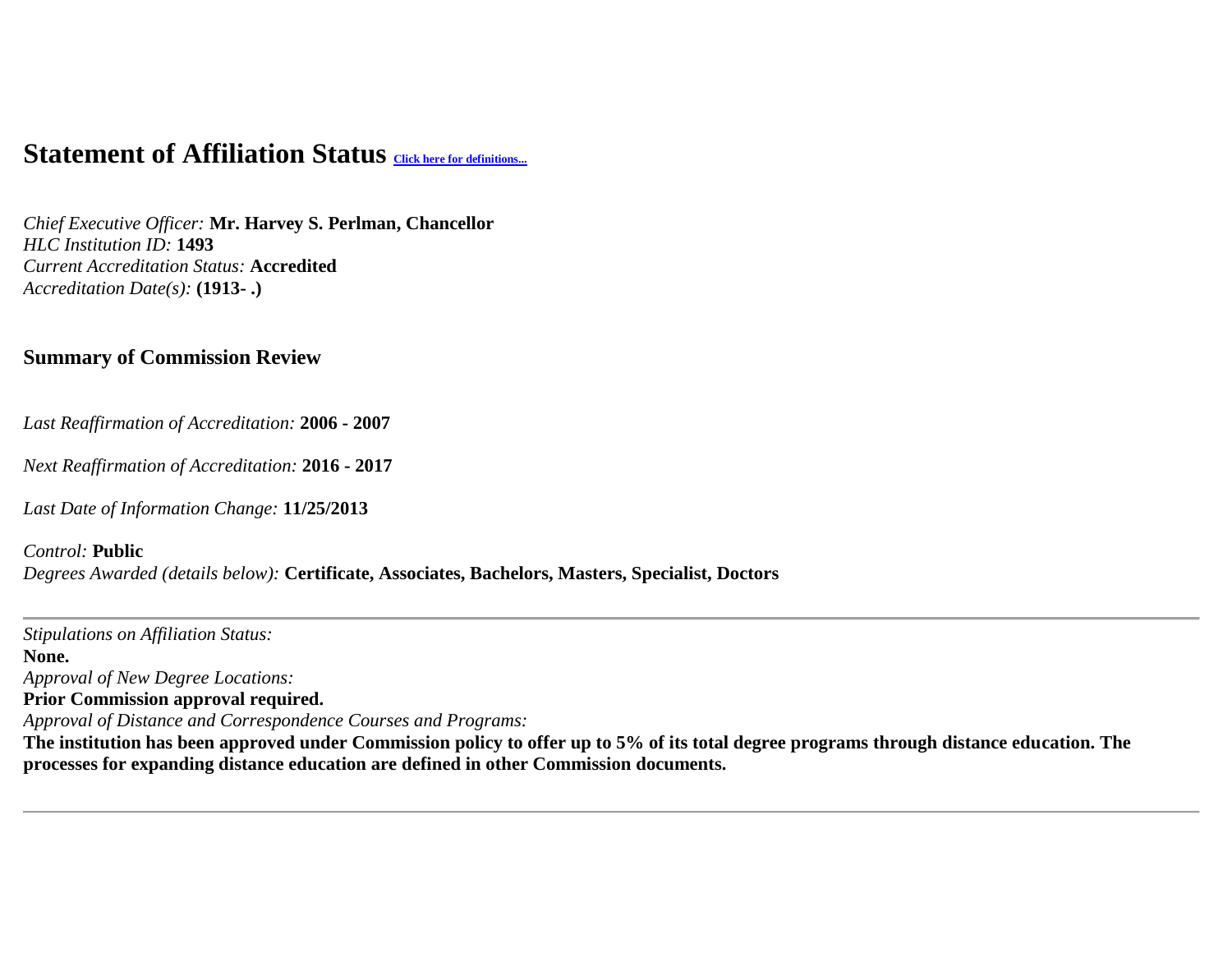## Organizational Profile **[Click here for definitions...](http://ncahlc.org/op-definitions/Print.html)**

### **Enrollment Headcount** (last updated: 08/17/2013)

|                                         | Full-Time | Part-Time |
|-----------------------------------------|-----------|-----------|
| Undergraduate:                          | 17,766    | 1,337     |
| Graduate:                               | 2,814     | 2,290     |
| Dual enrollment (high school) programs: | 96        |           |
|                                         |           |           |

## **Degree Programs** (last updated: 08/17/2013)

|                                                        | Programs Offered | Degrees Awarded in Last Reported Year      |
|--------------------------------------------------------|------------------|--------------------------------------------|
| <b>Associate Degrees</b>                               |                  |                                            |
| <b>Bachelors Degrees</b>                               | 186              | 3,719                                      |
| <b>Masters Degrees</b>                                 | 73               | 1,028                                      |
| <b>Specialist Degrees</b>                              | 4                | $\tau$                                     |
| <b>Doctoral Degrees</b>                                | 48               | 380                                        |
| <b>Certificate Programs</b> (last updated: 08/17/2013) |                  |                                            |
|                                                        | Programs Offered | Certificates Awarded in Last Reported Year |
| Certificates                                           | 27               | $\boldsymbol{0}$                           |
|                                                        |                  |                                            |